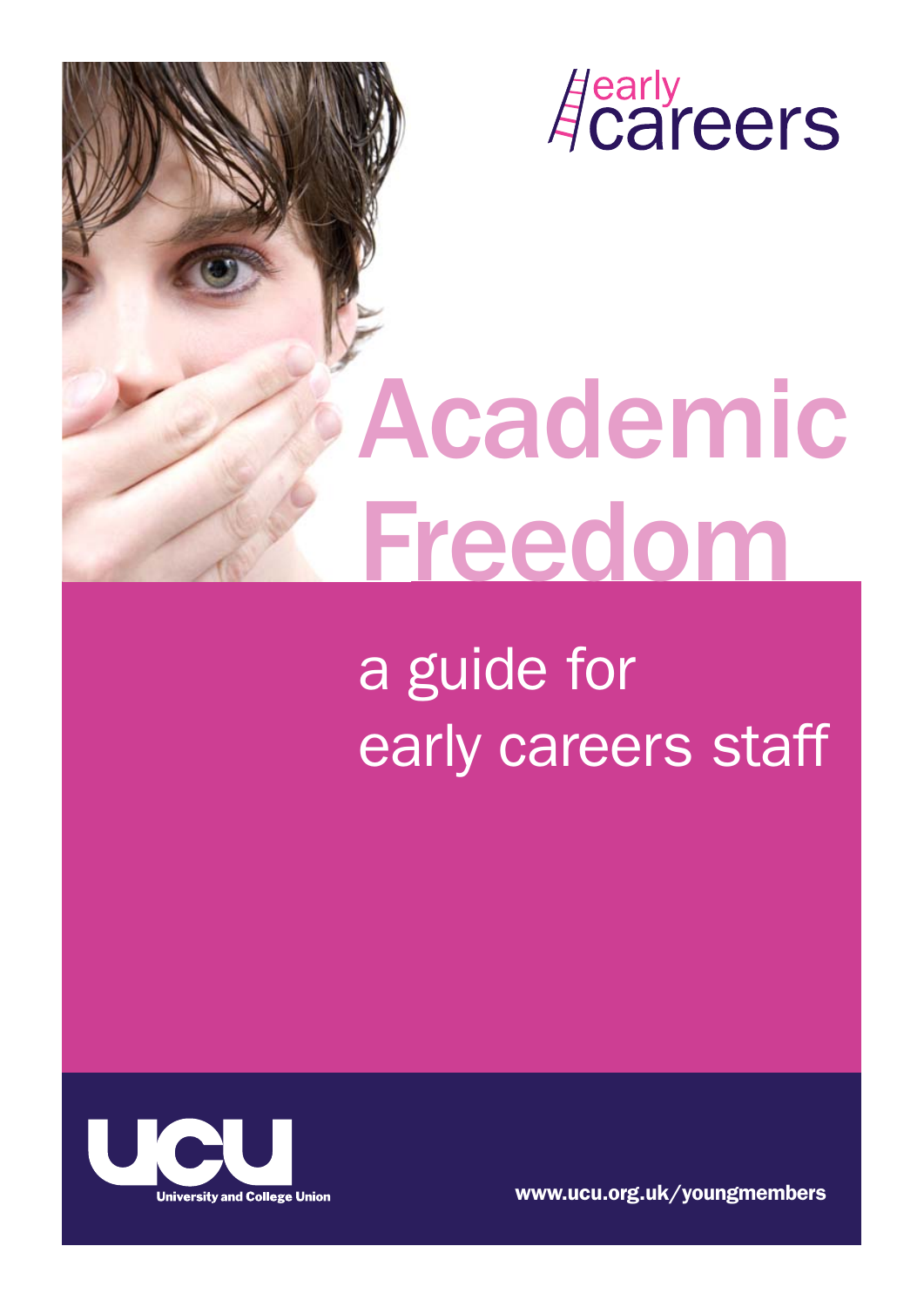#### What is academic freedom?

A cademic freedom is often taken as the<br>
right of academics in the UK 'to question and test received wisdom and to put forward new ideas and controversial or unpopular opinions without placing themselves in jeopardy of losing their jobs or the privileges they may have<sup>'1</sup>.

More widely, it means having:

- $\bullet$  freedom in teaching and discussion
- $\bullet$  freedom in carrying out research without commercial or political interference
- $\bullet$  freedom to disseminate and publish one's research findings
- $\bullet$  freedom from institutional censorship, including the right to express one's opinion publicly about the institution or the education system in which one works
- $\bullet$  freedom to participate in professional and representative academic bodies, including trade unions.

It also means being able to exercise those freedoms without fear that it will affect your job security, terms and conditions (including pay), career development or status.

#### Who does it apply to?

Why is it

important?

The principle of academic freedom should<br>apply to anyone involved in any form of academic activity – including researchers, hourly-paid lecturers and academic-related staff.

The nature of academic work and its requirement to push back the boundaries of knowledge and challenge the status quo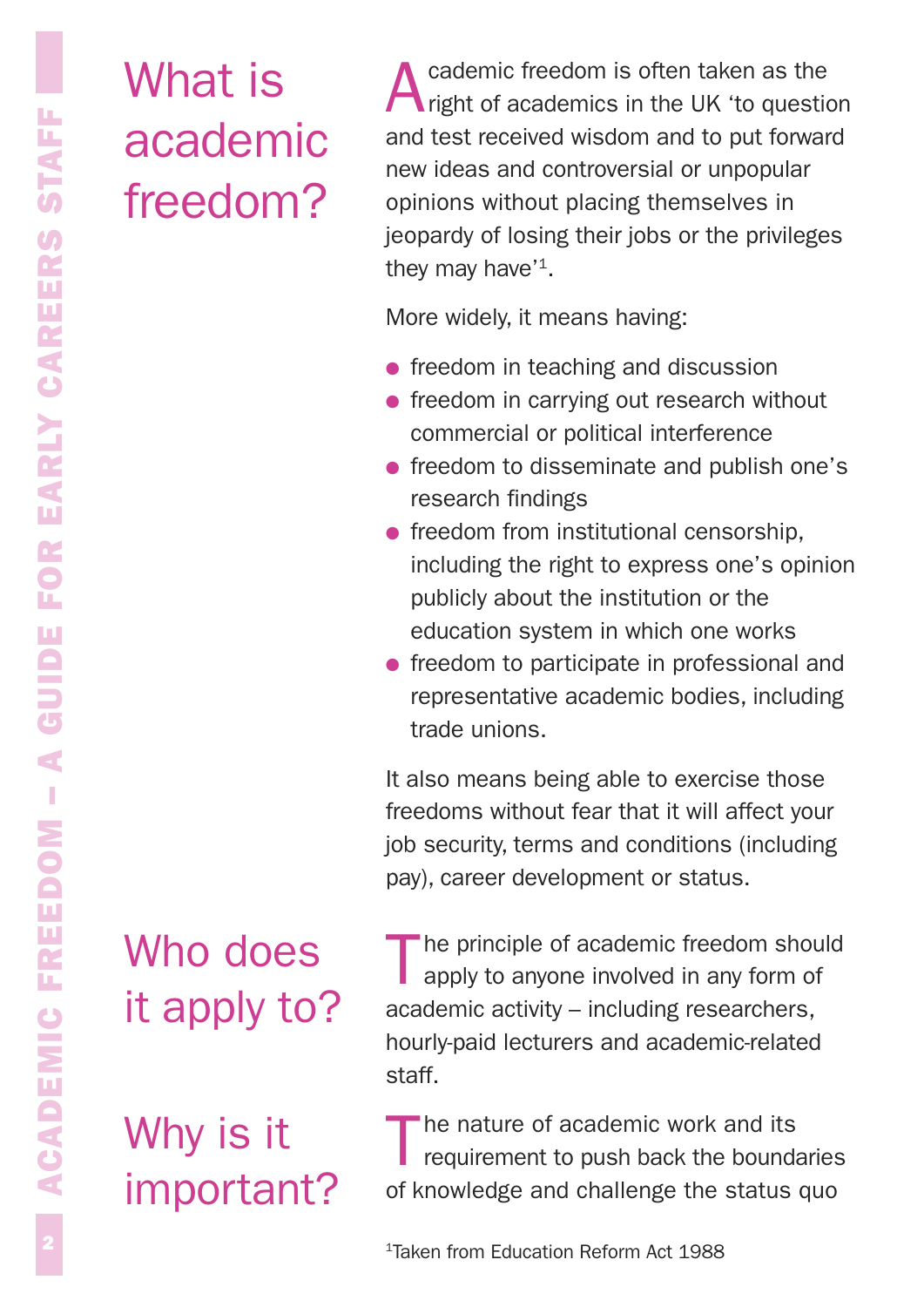in teaching, scholarship and research makes academics particularly vulnerable as a group of workers, especially when staff are on a fixed-term contract or subject to probation.

Without the protection of academic freedom, academic and academic-related staff may feel unable to challenge views – be it those of the institution, vice-chancellor or principal, politicians, business interests or even other colleagues.

I n practice academic freedom means:

- $\bullet$  freedom to make most decisions about the courses you teach – content, the way you teach this and the materials you use
- $\bullet$  freedom to make decisions about your research priorities
- $\bullet$  a collegial approach to work (including determining the curricula, assessment methods, academic standards, research priorities, administration and outreach work), and input into decision making and institutional governance
- **.** security of employment providing a foundation for academic freedom by ensuring that academic staff cannot be dismissed without just cause and rigorous due process
- properly-agreed probation procedures
- $\bullet$  the right to criticise (including the institution where you work) without fear for your job
- $\bullet$  the right to publish and to be credited for your input into published works
- $\bullet$  peer involvement in decisions relating to probation, grievances, disciplinaries and

#### What does it mean in practice?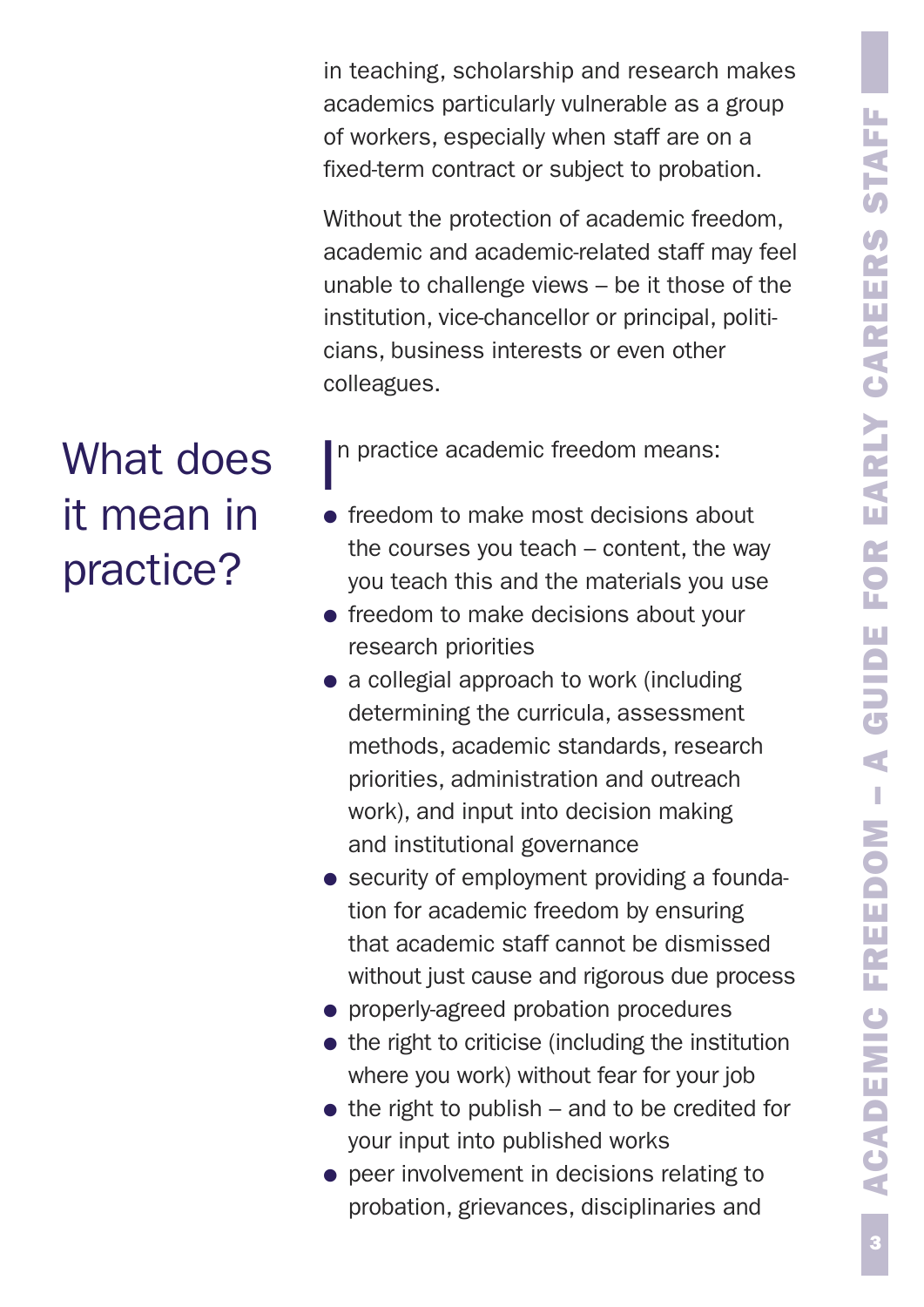What can you do to promote academic freedom at work?

dismissals (including the decision to dismiss at the end of a fixed-term contract)

 $\bullet$  the opportunity (including the time) to be involved in professional and representative academic bodies, including UCU.

In order to help p<br>at work you can: n order to help promote academic freedom

- **.** encourage your UCU branch to campaign on academic freedom, eg speaker at a general meeting
- **.** use UCU's resources on academic freedom, eg UCU statement: www.ucu.org.uk/ academicfreedom and UCU Scotland's Charter for Academic Freedom: www.ucu.org.uk/media/pdf/3/l/ Academic\_Freedom\_charter.pdf
- $\bullet$  publicise the issue in campus-based media, eg online discussion forums
- $\bullet$  ask for the issue to be included as part of new staff inductions and professional development programs.

In higher education the rules relating to<br>academic staff conduct are bound by the academic staff conduct are bound by the concept of academic freedom.

In the new universities (often referred to as the post-92 universities) the concept of academic freedom is to be found in the institution's Articles of Government. These Articles are legal documents which determine how the University is to be run.

The Board of Governors is charged, after consultation with staff, with making the rules relating to the conduct of staff. However, in

Academic freedom and the employment contract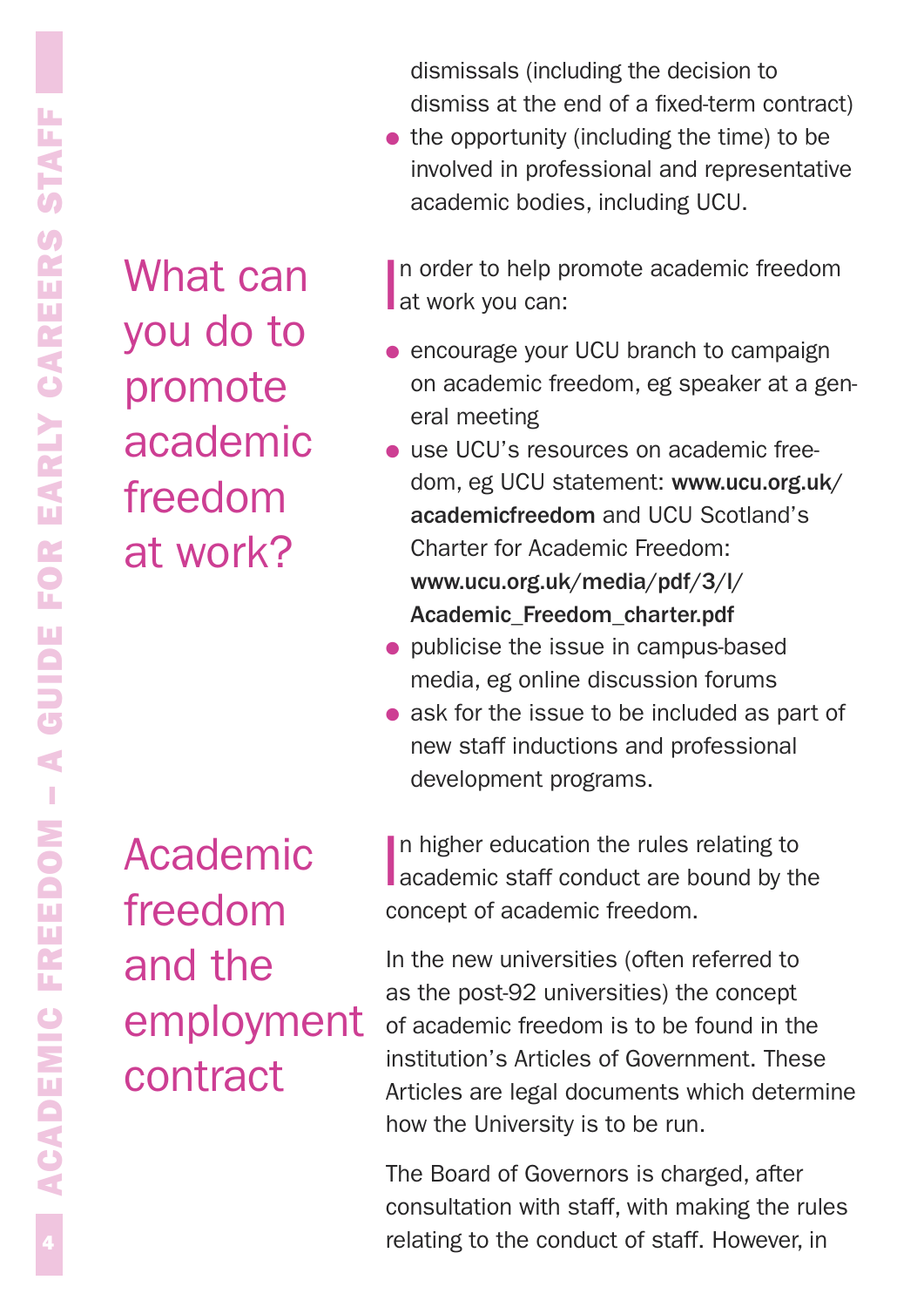doing so the Board is obliged to have regard to: 'the need to ensure that academic staff of the University have freedom within the law to question and test received wisdom, and to put forward new ideas and controversial or unpopular opinions, without placing themselves in jeopardy or losing their jobs or any privileges they may have at the University.'

In chartered institutions (most of the 'old' pre-1992 universities) the rules of the university are set out in charters and statutes (rather than instruments and articles).

However, like the instruments and articles in the new universities, these are documents that apply only to the individual university but do have a legal standing. In most pre-92 universities there will be a statute that enshrines the principal of academic freedom and sets put how redundancies, disciplinaries, grievances and other dismissals are handled. This is often referred to as the 'model' statute or the 'employment' statute.

Who does the model or employment statute apply to in chartered institutions?

The model statute applies to employees who are defined by the university as academic staff. In some universities this is narrowly defined as lecturers, senior lecturers, readers and professors.

In other universities it includes research staff and academic-related staff (such as senior library and computing staff). If you are unsure as to whether you are covered or not ask your local UCU branch.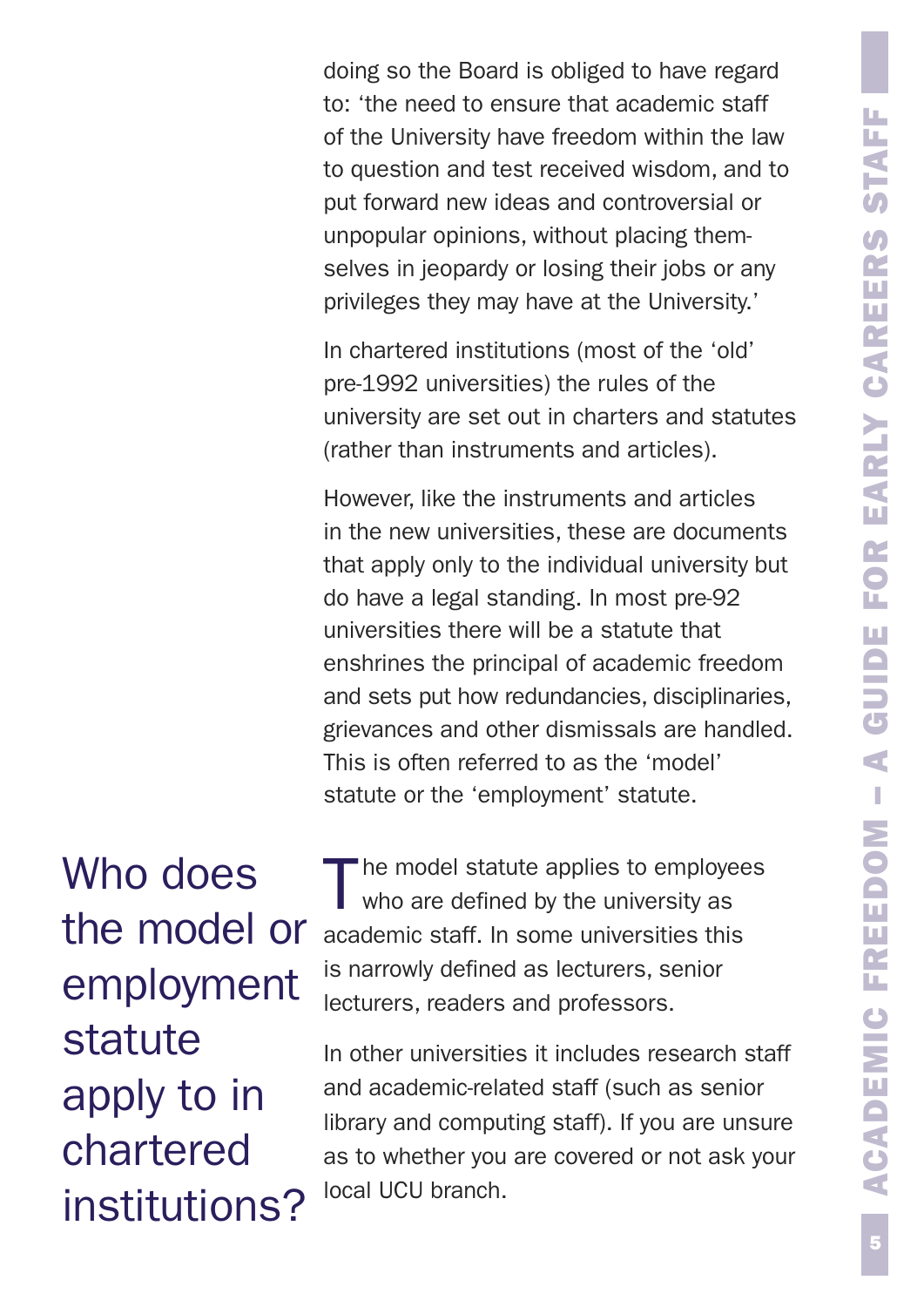#### What does it mean in practice?

These model statutes don't set out the<br>
exact procedure that must be followed – these are usually found in the university's 'ordinances' or 'regulations' – but they do set out clear principles that are intended to protect the academic freedom of relevant staff.

One of these is that academic staff can only be made redundant if the university's ruling body – the council or court – has made such a decision. If the council or court does think redundancies may be necessary they must set up a redundancy committee to oversee the process. This redundancy committee must include a member of academic staff and this provides some protection for academic staff from being selected for redundancy for exercising their academic freedom. These rights under the university's statute exist in addition to the normal rights on consultation in redundancy situations that apply to all staff.

Disciplinary cases that could lead to dismissals also require a panel hearing involving an academic member of staff as do final grievance hearings.

The statutes also provide for an independent appeal against any dismissal of an academic member of staff to an experienced lawyer.

### Why is this important?

The inclusion of academic staff on the<br>various panels and the independent nature of the appeal process should act as checks and balances on the processes to ensure that no member of academic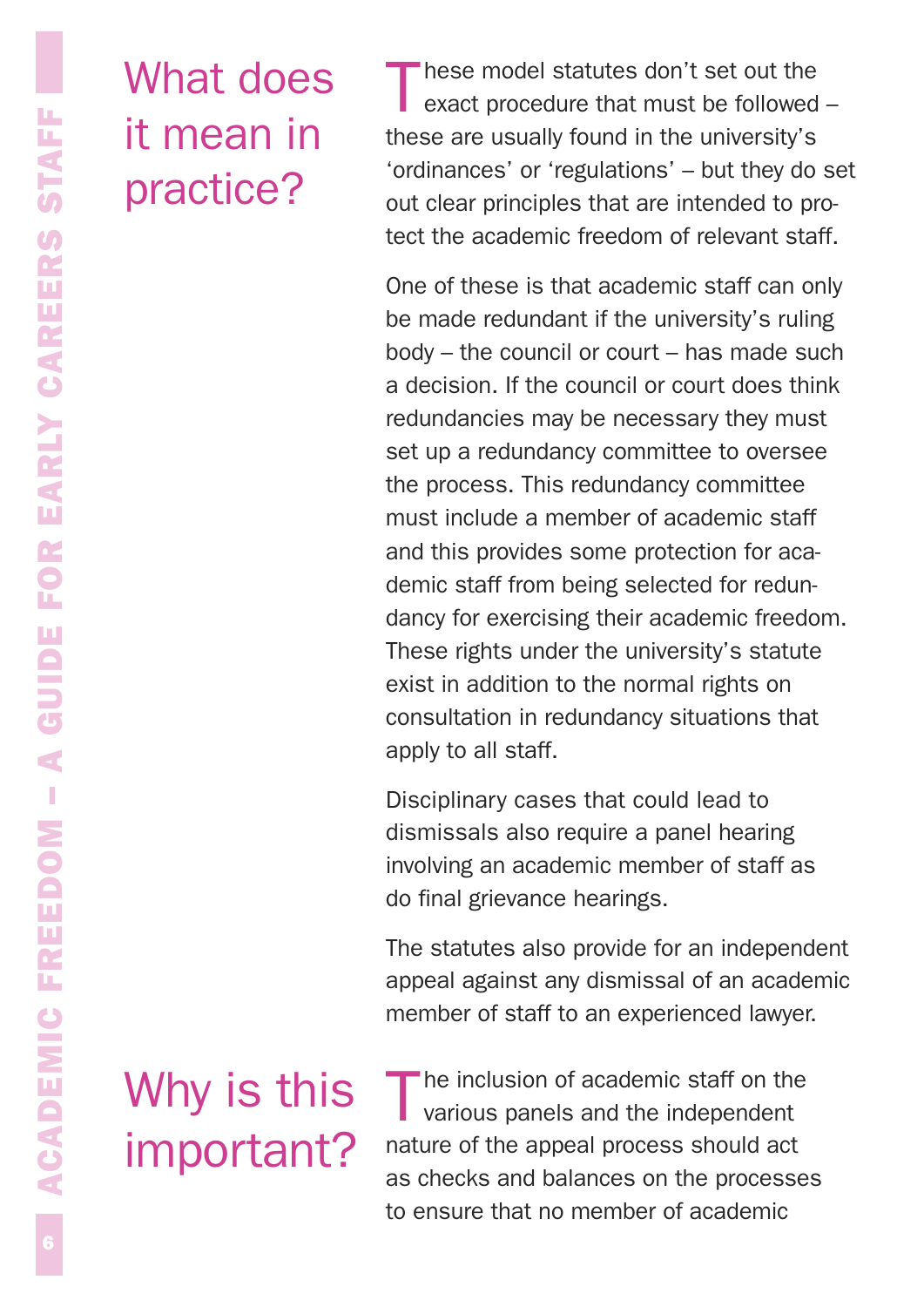staff is put at a disadvantage or is in fear of losing their employment for exercising their academic freedom.

These provisions are now under attack with many universities seeking to weaken the process, making it easier to dismiss academic staff. UCU believes that the provisions are important as part of the protection of academic freedom, and will seek to defend current provisions wherever we can.

In many countries academic staff have security of tenure but this is no longer the case in the UK. In these circumstances, the statutes do at least offer some protection against indiscriminate treatment of academic staff.

#### What can I do?

ake sure you know where to go to get help from UCU if you need it.

Find out if your university still has an employment statute and if so, if you are covered by it.

Talk to your branch to find out if there are any threats to the statute locally – if there are, find out how you can help.

If you think that your employer is not following its own statutes when they should, make sure your branch/LA knows about your concerns and encourage others to raise any concerns with UCU.